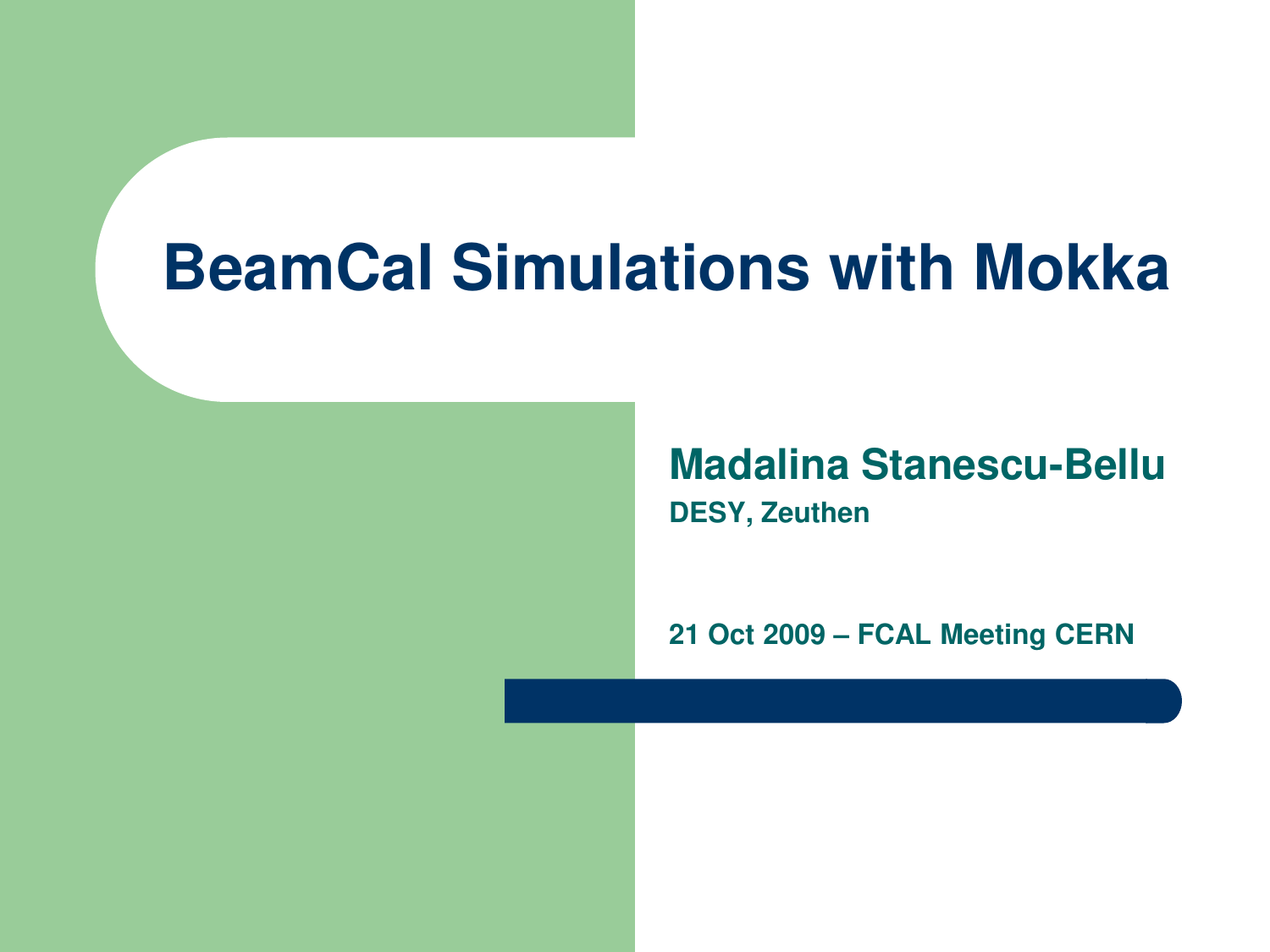## **Detector Concept at the ILC**

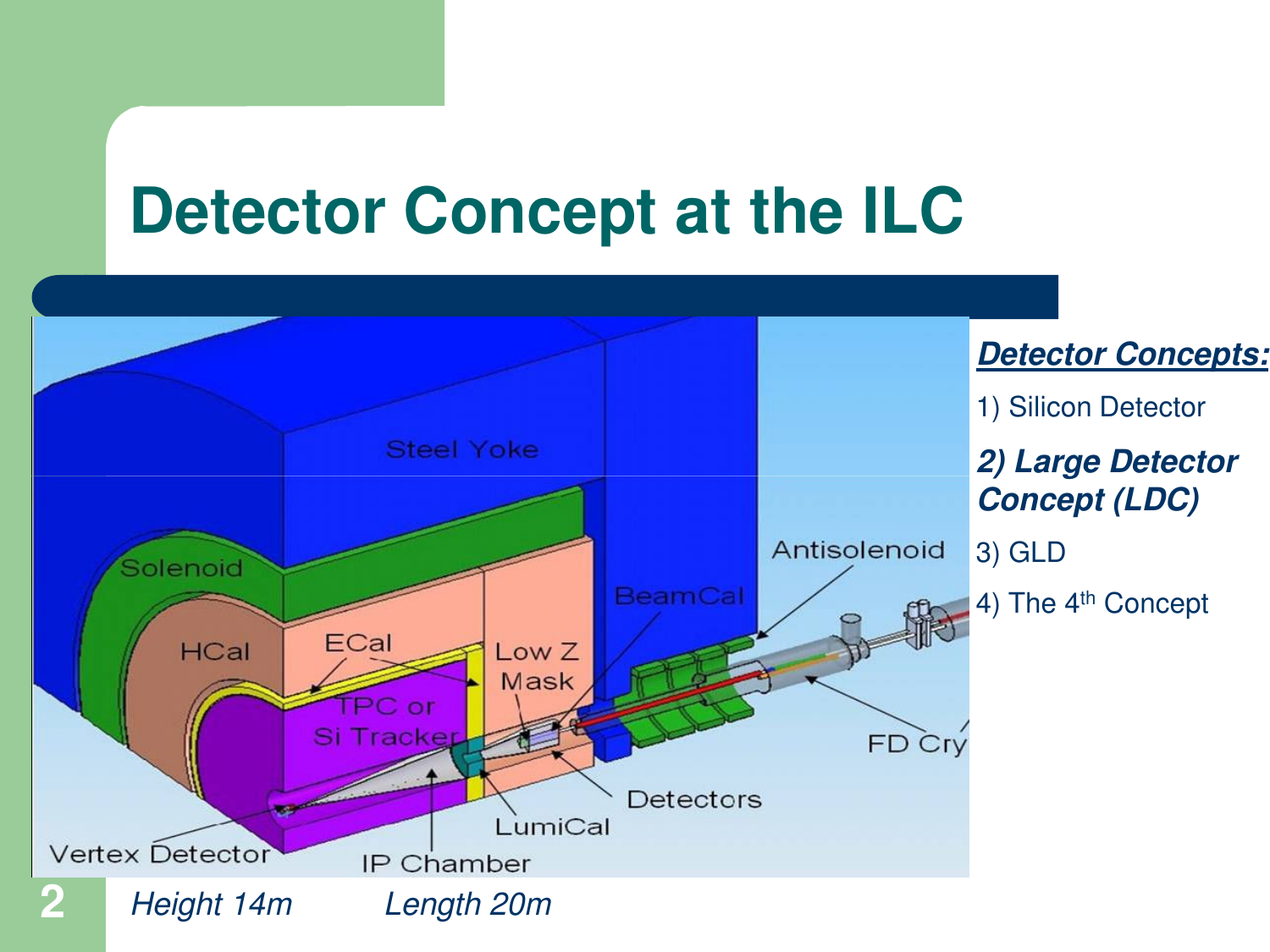## **BeamCal**

*Reduces backscattering from pairs into the inner ILC detector and protects the magnet from the beam delivery system*



*EM longitudinal sandwich calorimeter; 30layers(Sensors alternate with Absorbers) Absorber=Tungsten. Sensors must be radiation hard (Diamond, GaAs, Si)*

*Analysis of vast amount of deposited energy from*   $e$ +e- beamstrahlung pairs  $\rightarrow$  fast estimation of the *luminosity and measurement of colliding beams parameters*



*One sensor segment (19 rings divided into pads)*



*Beamstrahlung pairs ; beam pipes; reconstructed high energy electron*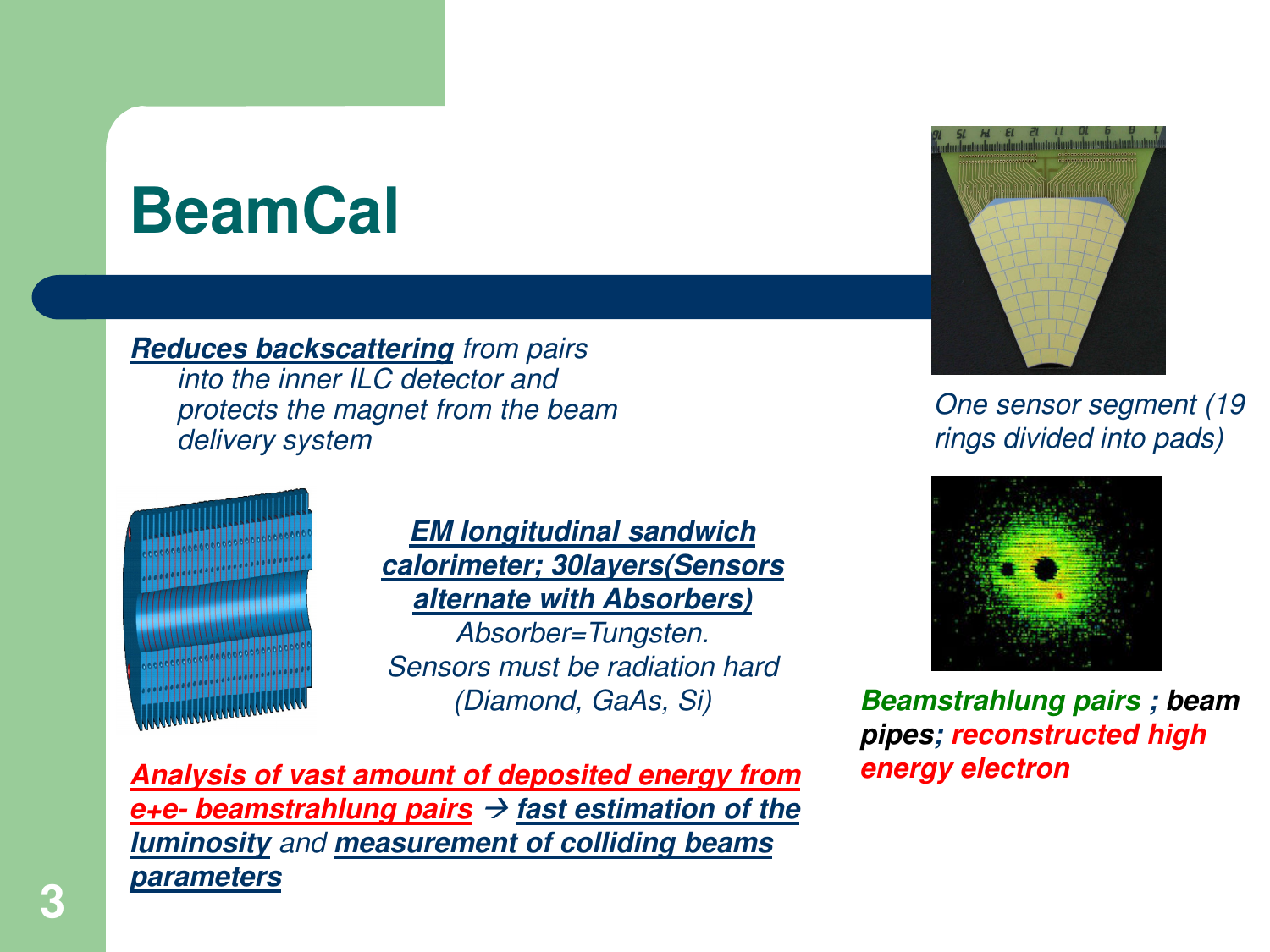#### **Guinea Pig Beam-Beam interaction simulation**

**When linear e+ e- bunches collide**

- Bunches are deformed by electromagnetic attraction  $\rightarrow$ **LUMINOSITY ENHANCEMENT**
- **Needed high luminosity (since each pair of bunches has only one**   $\bullet$ chance to cross and interact)  $\rightarrow$
- <sup>l</sup> **These high EM Fields bend the particles (DISRUPTION)** à
- <sup>l</sup> **Transverse acceleration** à
- **e** Energy loss in the form of synchrotron radiation: **BEAMSTRAHLUNG** à
- l **BACKGROUNDS:**
	- **Electromagnetic (Pairs) : e+e-** → **gamma-gamma** → **e+e- ...**
	- **Hadronic : e+e-** → **gamma-gamma** → **hadrons**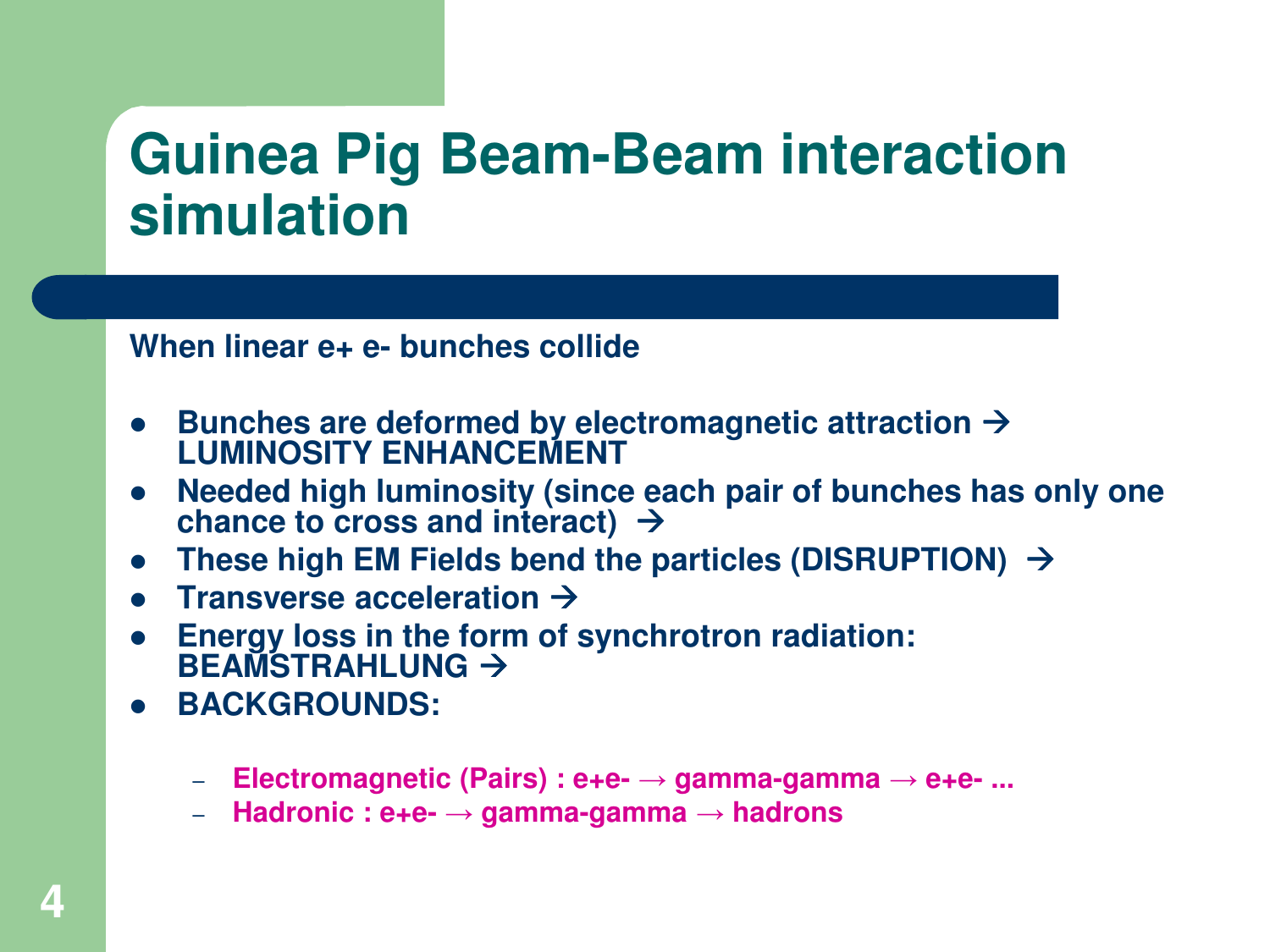#### **Guinea Pig Beam-Beam interaction simulation – Version GP++0.7.0-b**

**MONTE CARLO BACKGROUND Simulation from collision of two beams (e+e- or e-e-).**

#### *ACCELERATOR:: TESLA*

*energy = 250 ; particles = 2.0 ; sigma\_x = 553 ; sigma\_y = 5.0 ; sigma\_z = 300 ; emitt\_x = 10.0 ; emitt\_y = 0.03 ; charge\_sign = -1.0 ;*

PARAMETERS:: PAIRS  $n \times = 32$  ; n  $y=64$  ;  $n \, z = 32$ ;  $n$  t=3 ; n\_m=200000 ; electron ratio=0.05 ; photon ratio=0.05 ;

**OUTPUT: Secondaries.dat – 130.000 Beamstrahlung e+e in ASCII, 9 parameters:**

**Energy in GeV/c (positive for e-, negative for e+); Velocity (v/c): vx,vy,vz Position (nm): x,y,z Process (Breit-Wheeler, Bethe-Heitler, Landau-Lifshitz), Label**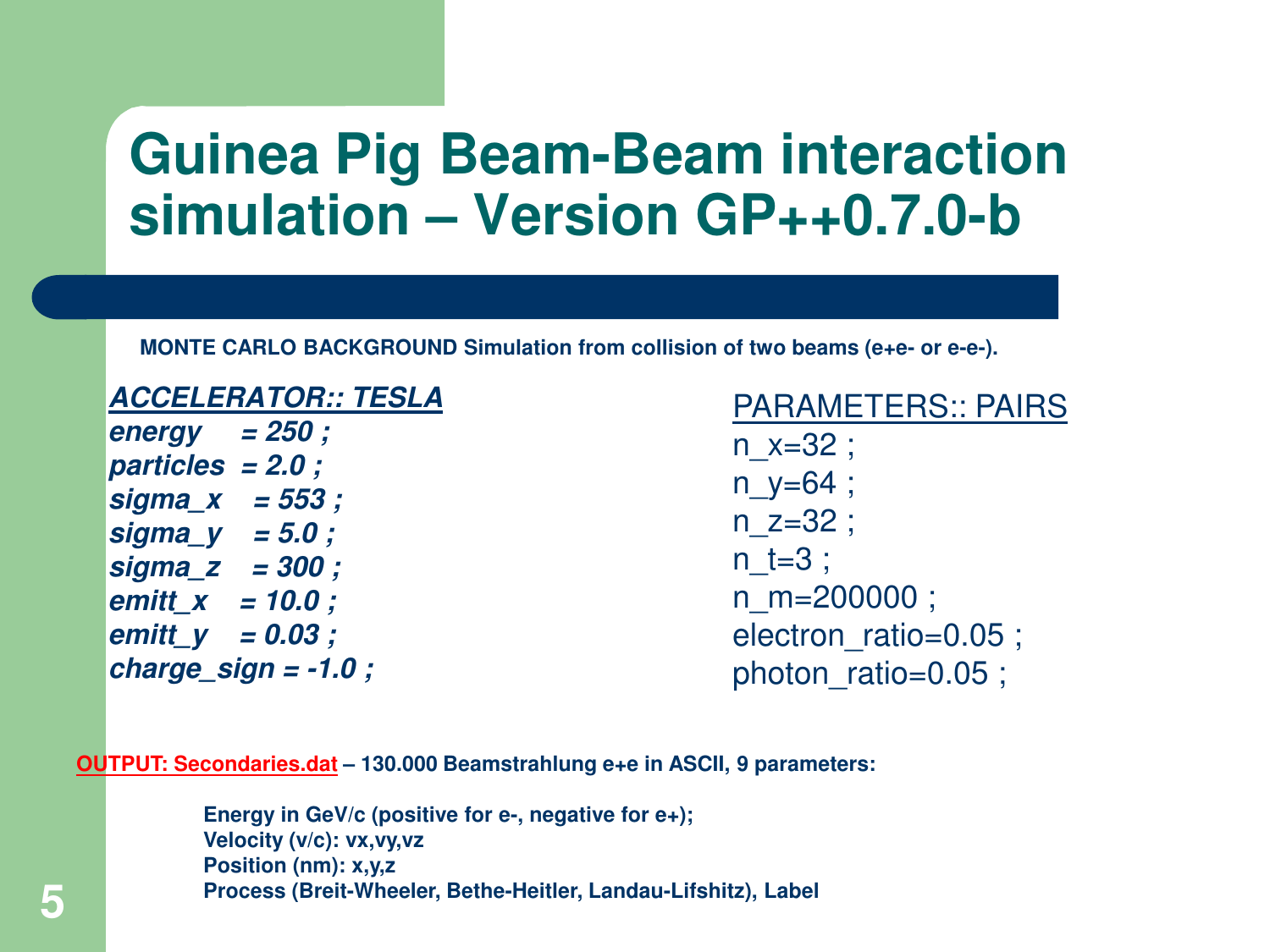# **Mokka - general software schema**

- $\rightarrow$  C<sub>++</sub> simulation using GEANT4 (simulates passage of matter through detector).
- $\rightarrow$  GEOMETRY DATA DRIVEN, several detector models in MySQL geometry database.
- $\rightarrow$  Importance for BeamCal simulations: NEARBY DETECTORS INCLUDED IN SIMULATIONS

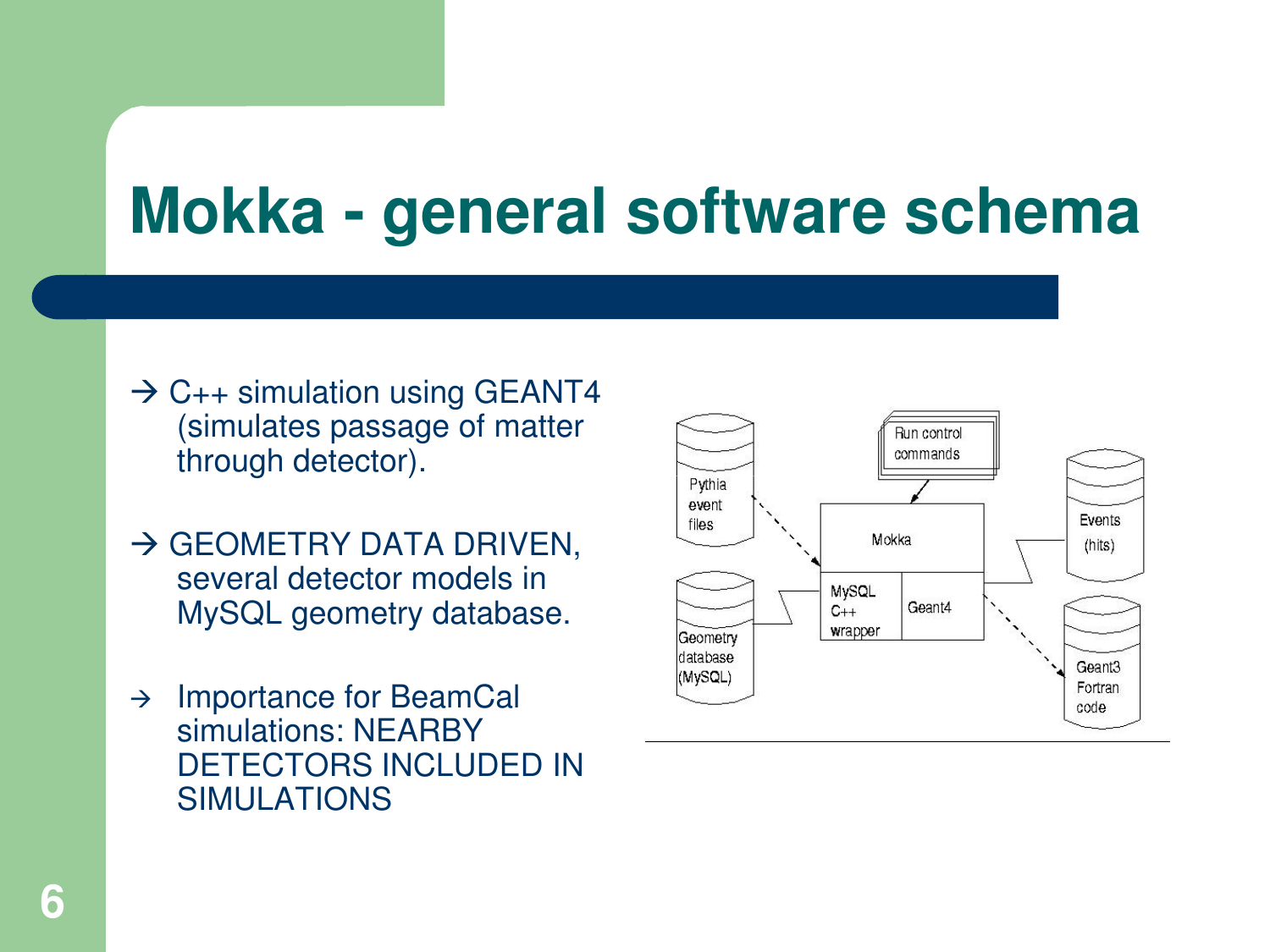### **Mokka- Parameters and files**

**6BX in Version 06-06-p03 1BX in Version 06-07-p2 … STILL RUNNING :)**

**INPUT:** 1 different GP-Secondary (each with 130.000 events) for each BX

**PARAMETERS:**

DetectorModel ILD\_00fw

Subdetectors: SEcal03, SLcal02, LHcal01, tubeX04, maskX03, BEAMCAL01

ILC Main Crossing angle 14.

LorentzTransformationAngle 7.

Field:

constant in older version (SField01) field map in last version (fieldX02)

**OUTPUT:** Files in LCIO Format (1 for each BX), with ~ 125.000-130.000 events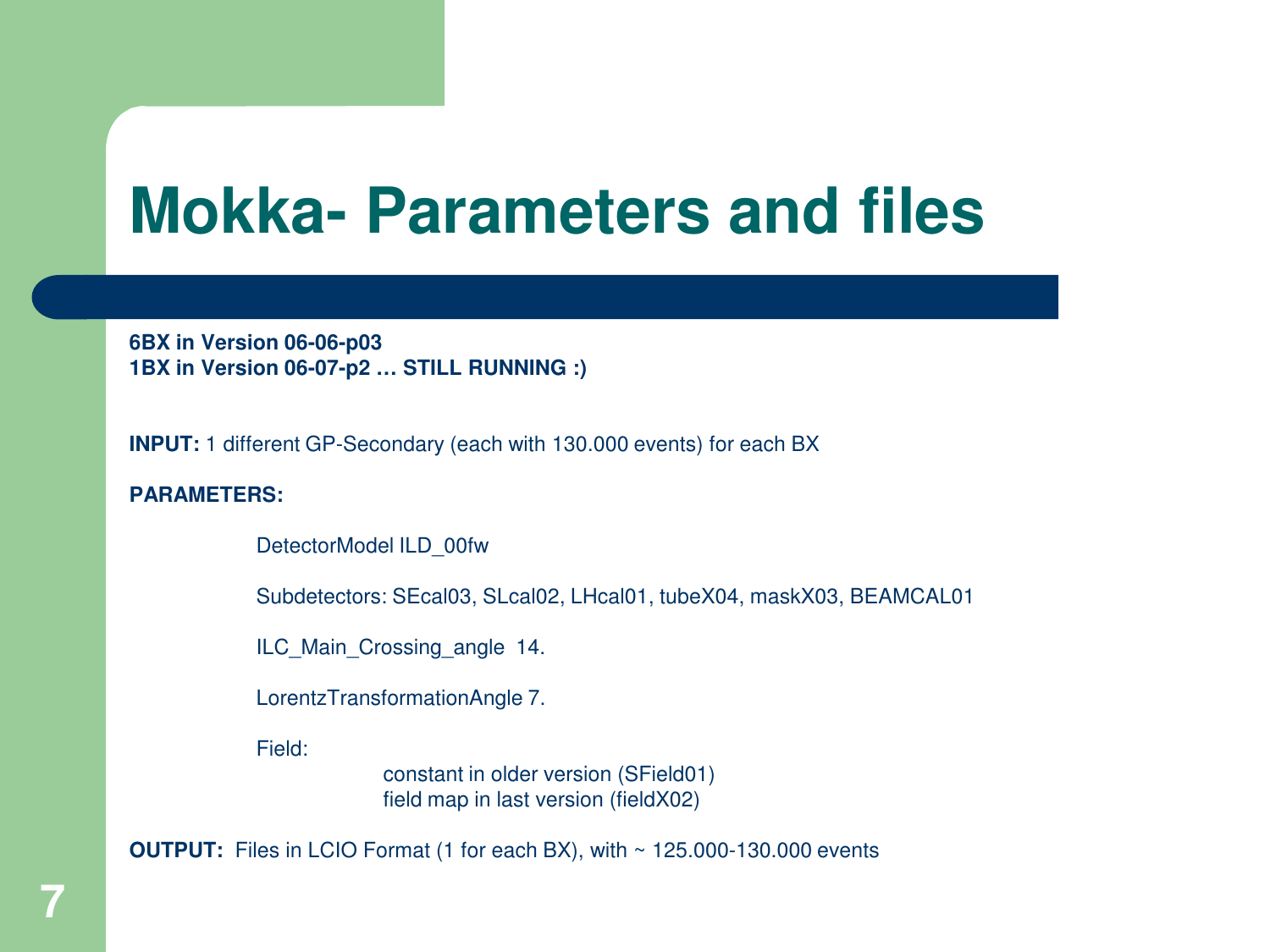# **Marlin**

*Modular Analysis and Reconstruction for the LINear collider*

Simple modular application framework for analysis and reconstruction code based on LCIO.

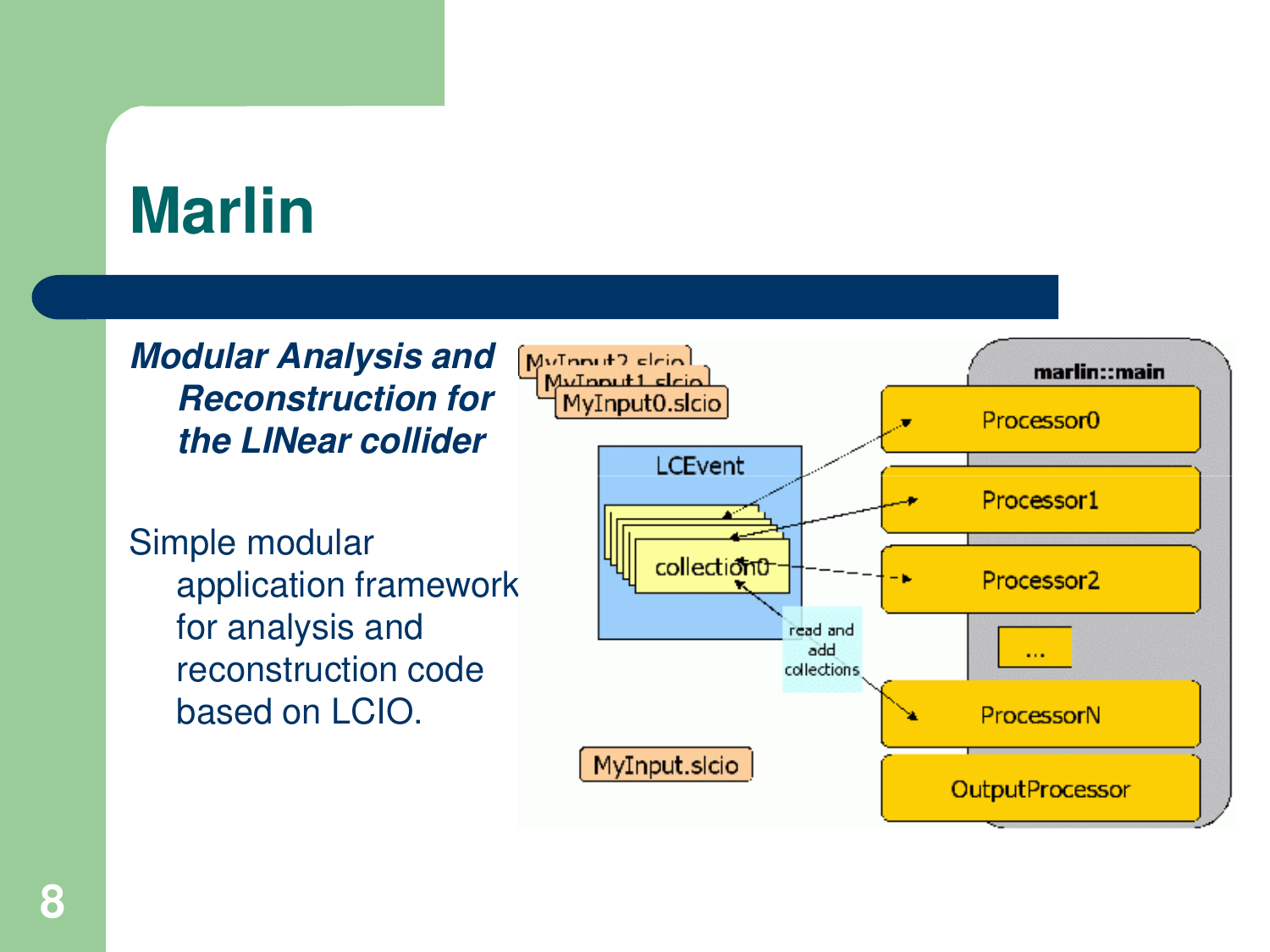# **Marlin-input files**

#### **I. XML steering file:**

l **order of processors to be executed:** 

*<!—processor name="MyTestProc"/>*

#### l **global parameters:**

– *LCIO input files generated by Mokka*

#### l **processor parameters:**

– *Collections analyzed (BeamCalCollection)*

*My Test Processor: gets events and tracks from BEAMCAL and sums up background energy depositions per layers*

#### **II. XML geometry file (generated by Mokka)**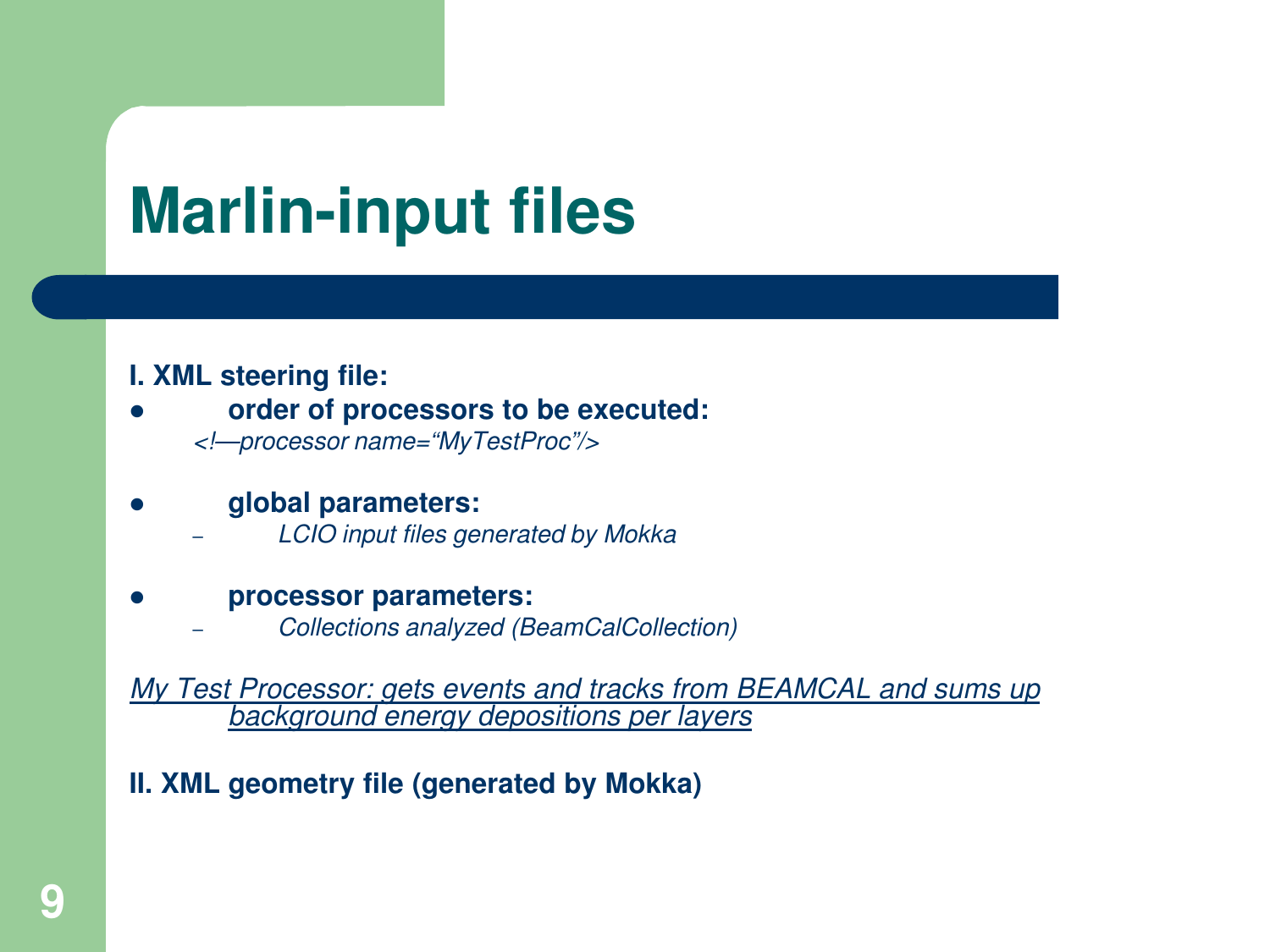## **Results after Marlin**

1BX (ILD\_00FW, no Field map, 130.000 events).

Geometry from Mokka : BeamCal 30 layers, coordinates on Z Axis 3615.61  $\rightarrow$  3735.63

RESULTS:

129786 events in 1 runs ZNMIN= -3672.99 ZNMAX= -3496.55 ZPMIN= 3502.85 ZPMAX= 3767.32

Total Deposited Beamstrahlung energy per layers(GeV):

Layers  $0 \rightarrow 14:0$ Layer 15: 0.000445139 Layer 16: 34.431 Layer 17: 45.5031 Layer 18: 96.9574 Layer 19: 19 46.5834 Layer 20: 38.1586 Layer 21: 55.6539 Layer 22: 21.1079 Layer 23: 15.9522 Layer 24: 22.0388 Layer 25: 8.2

**10**